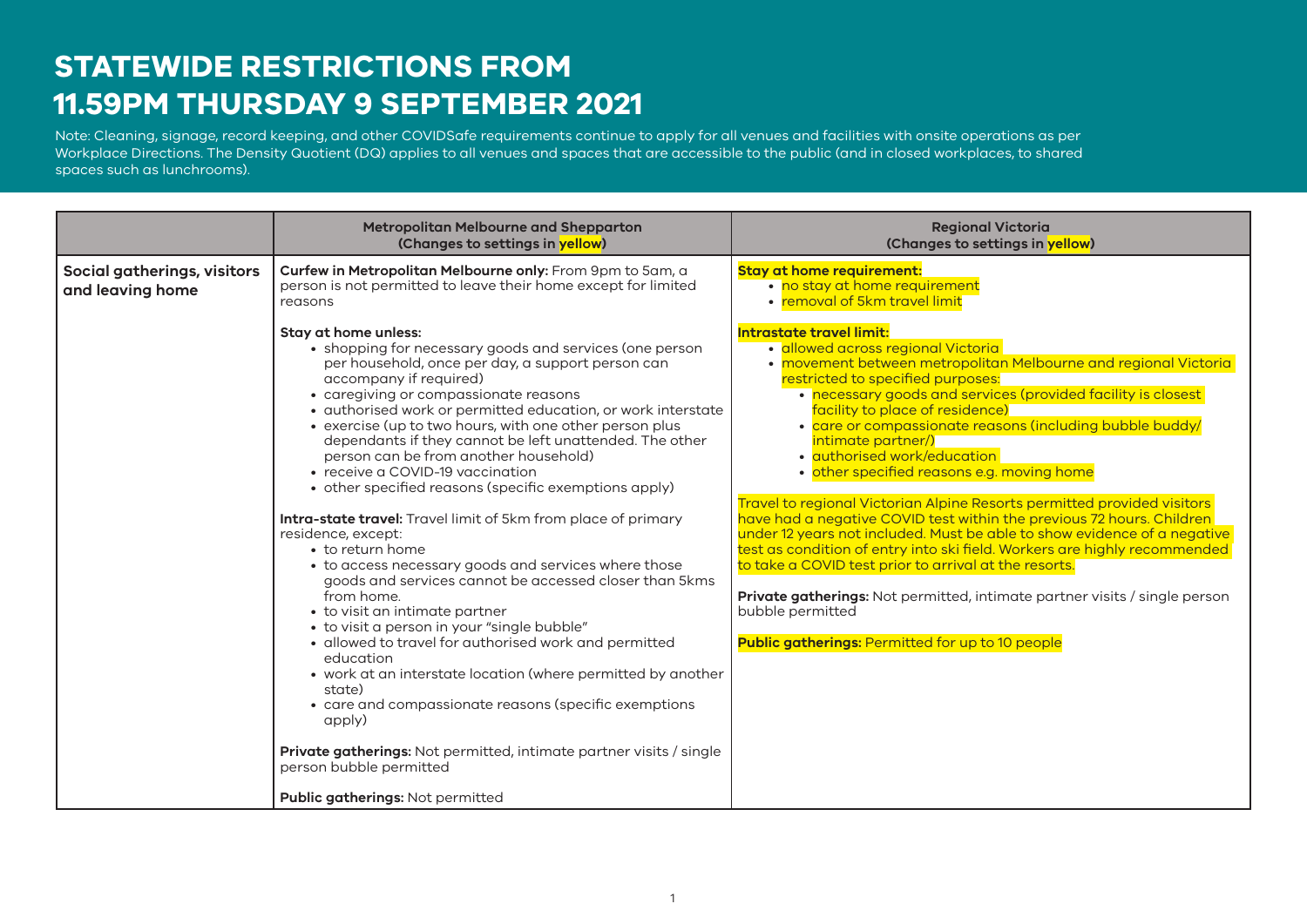|                                                       | Metropolitan Melbourne and Shepparton<br>(Changes to settings in yellow)                                                                                                                                                                                                                                                                                                                                                                                                                                                                                                                                                                                                                                                                                                                                                                                                 | <b>Regional Victoria</b><br>(Changes to settings in yellow)                                                                                                                                                                                                                                                                                                                                                                                                                                                                                                                                                                                                                                                                                                                                                                                                                                  |
|-------------------------------------------------------|--------------------------------------------------------------------------------------------------------------------------------------------------------------------------------------------------------------------------------------------------------------------------------------------------------------------------------------------------------------------------------------------------------------------------------------------------------------------------------------------------------------------------------------------------------------------------------------------------------------------------------------------------------------------------------------------------------------------------------------------------------------------------------------------------------------------------------------------------------------------------|----------------------------------------------------------------------------------------------------------------------------------------------------------------------------------------------------------------------------------------------------------------------------------------------------------------------------------------------------------------------------------------------------------------------------------------------------------------------------------------------------------------------------------------------------------------------------------------------------------------------------------------------------------------------------------------------------------------------------------------------------------------------------------------------------------------------------------------------------------------------------------------------|
| Social gatherings, visitors<br>and leaving home cont. | <b>Face coverings:</b><br>• must be carried at all times<br>• must be worn indoors and outdoors by Victorians aged<br>12 years or over except if at home, or when visiting an<br>intimate partner's place of residence or if an exception<br>applies<br>• recommend primary school age children wear masks<br>indoors and outdoors, except at home or if an exception<br>applies<br>• exception for food and drink limited so that face coverings<br>can only be removed to eat and to drink non-alcoholic<br>beverages<br>Work: If you can work from home, you must work from home<br>• Authorised workplaces and workers are permitted to<br>attend onsite work<br>• Authorised workers are permitted to travel to and from<br>work during curfew hours if needed<br>• A permit is required when leaving the home for authorised<br>work or permitted higher education | <b>Face coverings:</b><br>• must be carried at all times<br>• must be worn indoors and outdoors by Victorians aged 12 years or<br>over except if at home, or when visiting an intimate partner's place<br>of residence or if an exception applies<br>• recommend primary school age children wear masks indoors and<br>outdoors, except at home or if an exception applies<br>• exception for food and drink limited so that face coverings can only<br>be removed to eat and to drink non-alcoholic beverages<br>Work: If you can work from home, you should work from home. Office<br>work - 25 per cent return or up to 10 people if total workplace is 40 or less,<br>density quotient of 1 person per 4 sqm applies                                                                                                                                                                     |
| <b>Education and childcare</b>                        | Early learning centres, kindergarten, childcare, family day<br>care: Closed but open to vulnerable children, the children of<br>authorised workers and children of single parents, if they cannot<br>be supervised at home<br>Schools: Remote learning for most students but open to<br>vulnerable children, and the children of authorised workers<br>Higher education and training: Closed, remote learning only<br>unless permitted study                                                                                                                                                                                                                                                                                                                                                                                                                             | Early learning centres, kindergarten, childcare, family day care:<br>· open for regional Victorian children<br>• open to children of metropolitan Melbourne authorised workers,<br>single parents and vulnerable children<br>• twice weekly PCR testing for childcare workers moving between<br>metropolitan Melbourne and regional Victoria<br><b>Schools:</b><br>• open for Prep to Grade 2 and Year 12 only. Remote learning for other<br>levels<br>• open to children of metropolitan Melbourne authorized workers and<br>vulnerable children<br>• twice weekly PCR testing for teachers moving between<br>metropolitan Melbourne and regional Victoria<br>· density quotient of 1 person per 4 sqm applies in non-student areas.<br>Face mask requirements apply to everyone 12 years and over<br>Higher education and training: Closed, remote learning only unless<br>permitted study |
| <b>Ceremonies and Religious</b><br><b>Gatherings</b>  | Religious gatherings and ceremonies: No in-person gatherings<br>permitted. Broadcast permitted with maximum five people, must<br>be the same five people for each broadcast.                                                                                                                                                                                                                                                                                                                                                                                                                                                                                                                                                                                                                                                                                             | Religious gatherings and ceremonies: Permitted with up to 20 persons per<br>venue (and those workers necessary to conduct the ceremony)                                                                                                                                                                                                                                                                                                                                                                                                                                                                                                                                                                                                                                                                                                                                                      |
| <b>Funerals</b>                                       | Funerals (indoor and outdoor): Permitted with no more than 10<br>people (and those workers necessary to conduct the funeral).<br>Children under 12 months old are not counted towards this cap                                                                                                                                                                                                                                                                                                                                                                                                                                                                                                                                                                                                                                                                           | Funerals (indoor and outdoor): Permitted with no more than 20 people<br>(and those workers necessary to conduct the funeral). Children under 12<br>months old are not counted towards this cap                                                                                                                                                                                                                                                                                                                                                                                                                                                                                                                                                                                                                                                                                               |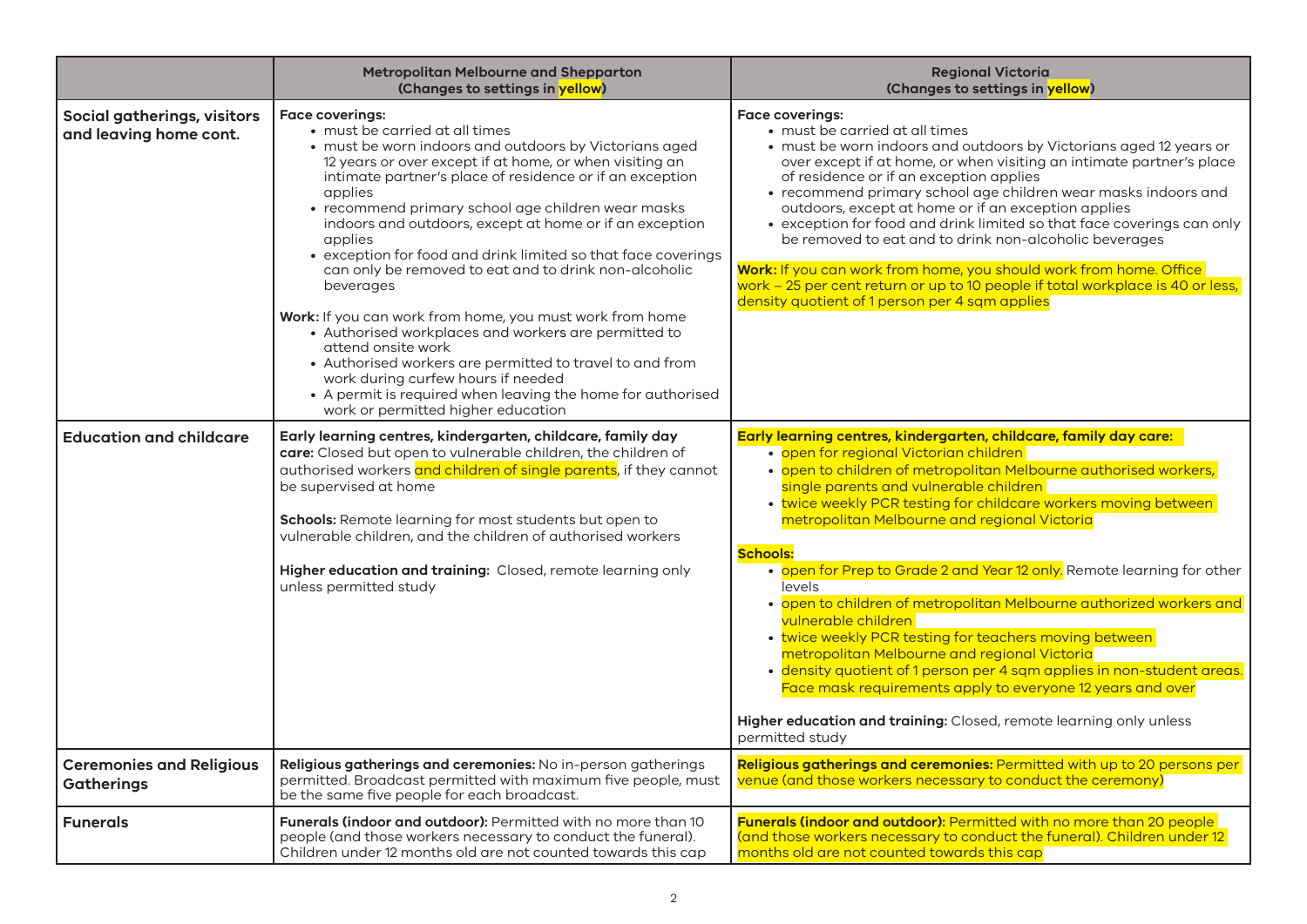|                                                                    | Metropolitan Melbourne and Shepparton<br>(Changes to settings in yellow)                                                                                                                                     | <b>Regional Victoria</b><br>(Changes to settings in yellow)                                                                                                                                    |
|--------------------------------------------------------------------|--------------------------------------------------------------------------------------------------------------------------------------------------------------------------------------------------------------|------------------------------------------------------------------------------------------------------------------------------------------------------------------------------------------------|
| <b>Weddings</b>                                                    | Weddings (indoor and outdoor): Not permitted unless end of life<br>or for deportation reasons. Involves only 5 people (including the<br>two people being married, celebrant, two witnesses)                  | Weddings (indoor and outdoor): Permitted with no more than 10 people<br>(and those workers necessary to conduct the wedding). Children under 12<br>months old are not counted towards this cap |
| Indoor physical recreation<br>& sport                              | Closed. Hydrotherapy open for permitted purposes only                                                                                                                                                        | Closed. Hydrotherapy open for permitted purposes only                                                                                                                                          |
| Play centres, indoor<br>skateparks, indoor<br>trampolining centres | Closed                                                                                                                                                                                                       | Closed                                                                                                                                                                                         |
| <b>Outdoor physical</b>                                            | Open: Outdoor playgrounds for children under 12 years with<br>one parent/carer. Parent/carer cannot take mask off to eat or<br>drink while supervising their children playing. QR code check in<br>required. | Outdoor playgrounds, communal gym equipment and skateparks: Open                                                                                                                               |
| recreation & sport                                                 |                                                                                                                                                                                                              | Outdoor personal training: Allowed with up to 10 people and a trainer                                                                                                                          |
|                                                                    |                                                                                                                                                                                                              | <b>Community sport:</b> Permitted outdoor training only with the minimum<br>number required to train. Spectators are prohibited except one parent<br>permitted to supervise children           |
|                                                                    |                                                                                                                                                                                                              | Community recreation facilities: Outdoors only with up to 20 people per<br>facility.                                                                                                           |
|                                                                    |                                                                                                                                                                                                              | <b>Outdoor pools:</b> Open with up to 50 people                                                                                                                                                |
| <b>Community facilities</b>                                        | Closed. Open for click and collect and essential services only.                                                                                                                                              | Open with maximum of 20 people per facility                                                                                                                                                    |
| <b>Creative Studios</b>                                            | Closed                                                                                                                                                                                                       | Open with maximum of 20 people per facility                                                                                                                                                    |
| <b>Entertainment and Leisure</b>                                   | Indoor fixed seated entertainment: Closed                                                                                                                                                                    | Indoor fixed seated entertainment: Open with maximum of 20 people per<br>space                                                                                                                 |
|                                                                    | <b>Outdoor fixed seated entertainment: Closed</b>                                                                                                                                                            | Outdoor fixed seated entertainment: Open with up to 25 percent capacity<br>with maximum of 300 people per space, whichever is lesser                                                           |
|                                                                    | Non-seated indoor venues: Closed                                                                                                                                                                             | Non-seated indoor venues: Open with maximum of 20 people per space                                                                                                                             |
|                                                                    | Non-seated outdoor venues: Closed                                                                                                                                                                            | Non-seated outdoor venues: Open with up to 25 percent capacity with<br>maximum of 300 people per space, whichever is lesser                                                                    |
|                                                                    | Arcades, escape rooms, bingo centres: Closed                                                                                                                                                                 | Arcades, escape rooms, bingo centres: Closed                                                                                                                                                   |
|                                                                    | Drive-in cinemas: Closed                                                                                                                                                                                     | <b>Drive-in cinemas:</b><br>• open (for households, intimate partner and bubble buddy)<br>• must remain in vehicle<br>• DQ4 for all communal spaces                                            |
|                                                                    | <b>Amusement parks: Closed</b>                                                                                                                                                                               | Amusement parks: Outdoor spaces align with outdoor non-seated - 25<br>per cent capacity with maximum 300 per space, whichever is lesser                                                        |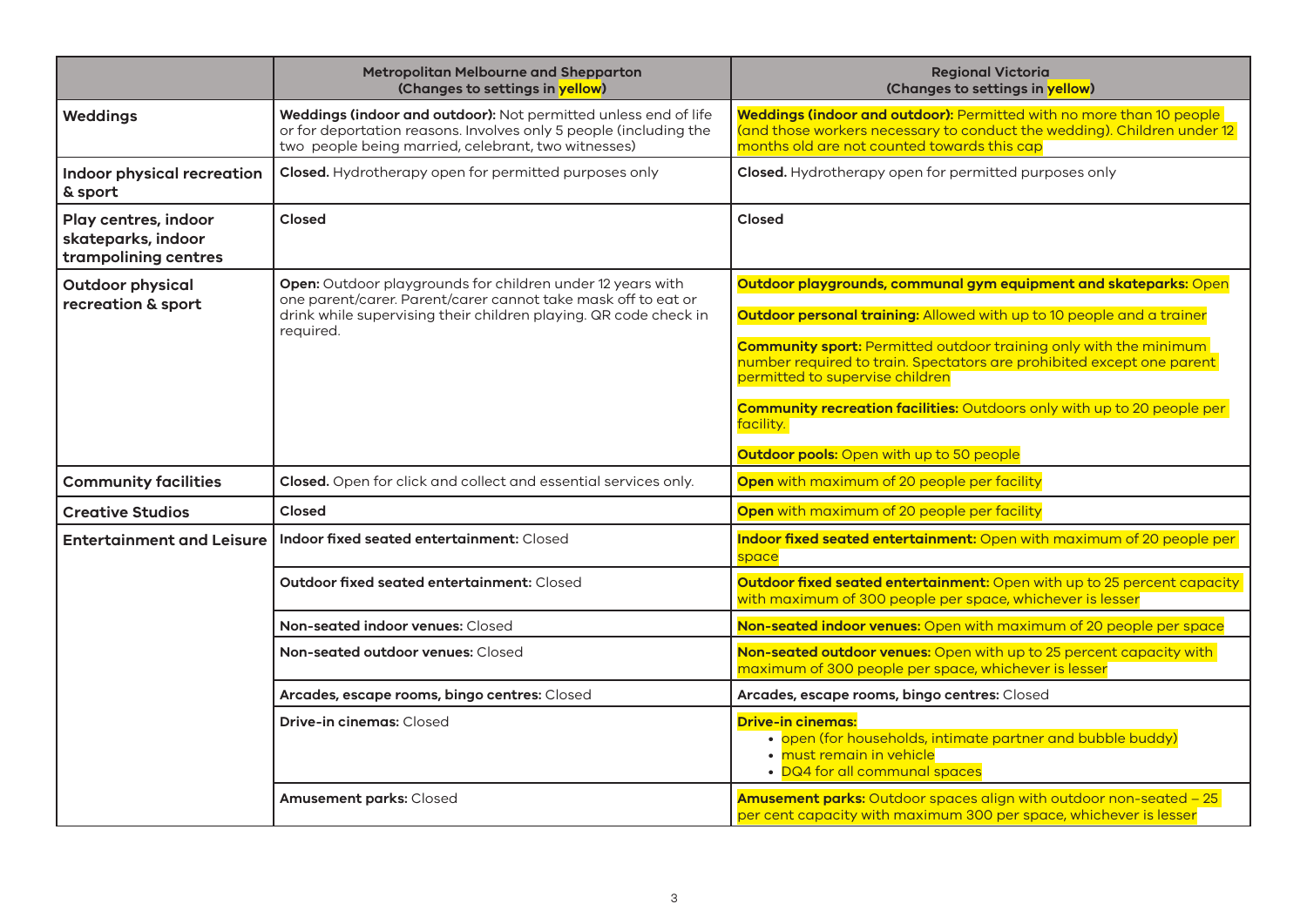|                                                               | Metropolitan Melbourne and Shepparton<br>(Changes to settings in yellow)                                                                                               | <b>Regional Victoria</b><br>(Changes to settings in yellow)                                                                                                                                                                                                                      |
|---------------------------------------------------------------|------------------------------------------------------------------------------------------------------------------------------------------------------------------------|----------------------------------------------------------------------------------------------------------------------------------------------------------------------------------------------------------------------------------------------------------------------------------|
| <b>Entertainment and Leisure</b>                              | <b>Casinos: Closed</b>                                                                                                                                                 | Casinos: N/A                                                                                                                                                                                                                                                                     |
| cont.                                                         | Retail betting venue: Closed                                                                                                                                           | <b>Retail betting venue:</b><br>· open - in line with retail settings:<br>• DQ1 person per 4sqm<br>• COVID Check-In Marshal<br>• masks mandatory at all times; cannot be removed for eating/<br>drinking in retail settings                                                      |
|                                                               | Electronic gaming: Closed                                                                                                                                              | <b>Electronic gaming:</b><br>• open - in line with hospitality settings<br>• seated service only; outdoor cap of 20, indoors cap of 10 and<br>density limits                                                                                                                     |
|                                                               | Karaoke and Nightclubs: Closed                                                                                                                                         | Karaoke and Nightclubs: Closed                                                                                                                                                                                                                                                   |
|                                                               | Sex on premises, brothels and sexually explicit venues: Closed                                                                                                         | Sex on premises, brothels and sexually explicit venues: Closed                                                                                                                                                                                                                   |
| <b>Business function facilities</b><br>and conference centres | Closed                                                                                                                                                                 | Function and conference centres: Indoors open with maximum of 20<br>people per space                                                                                                                                                                                             |
| <b>Public events and business</b><br>events                   | Events: Cannot proceed under these settings. Exceptions for<br>professional sport where no crowds are present                                                          | <b>Events:</b> Permitted to proceed in line with the restrictions in place in each<br>setting                                                                                                                                                                                    |
| General retail                                                | Essential retail: Open, DQ1 per 4sqm<br>Other/general retail: Closed (open for contactless click and<br>collect only)<br>Auction houses: Closed (open for online only) | All retail: Open. Density quotient of 1 person per 4sqm applies. Check-in<br>required<br>Masks mandatory at all times and cannot be removed for eating/drinking<br>in retail settings                                                                                            |
| Hairdressing, beauty,<br>personal care                        | Closed                                                                                                                                                                 | All beauty/personal care: Open with a cap of 10 - masks must remain on<br>for duration of service                                                                                                                                                                                |
| <b>Hospitality</b>                                            | Open for take-away only                                                                                                                                                | Food and drink facility: Open for seated service only with maximum of 20<br>outdoors and 10 indoors subject to density limits<br>Food courts: Open for takeaway service only. Masks must be worn at all<br>times and cannot be removed for eating or drinking in retail settings |
| Accommodation                                                 | Closed unless for permitted reasons, or shelter in place. No new<br>bookings except for authorised reasons                                                             | Open to people who live in regional area. Bookings permitted for single<br>households, intimate partners or single bubbles.                                                                                                                                                      |
| <b>Real Estate Services</b>                                   | <b>Inspections: Closed</b><br><b>Auctions:</b> Closed (remote auctions only)                                                                                           | Inspections: Open for private inspections only with a maximum of 10<br>people plus real estate agent<br><b>Auctions:</b> Open with a maximum of 10 people                                                                                                                        |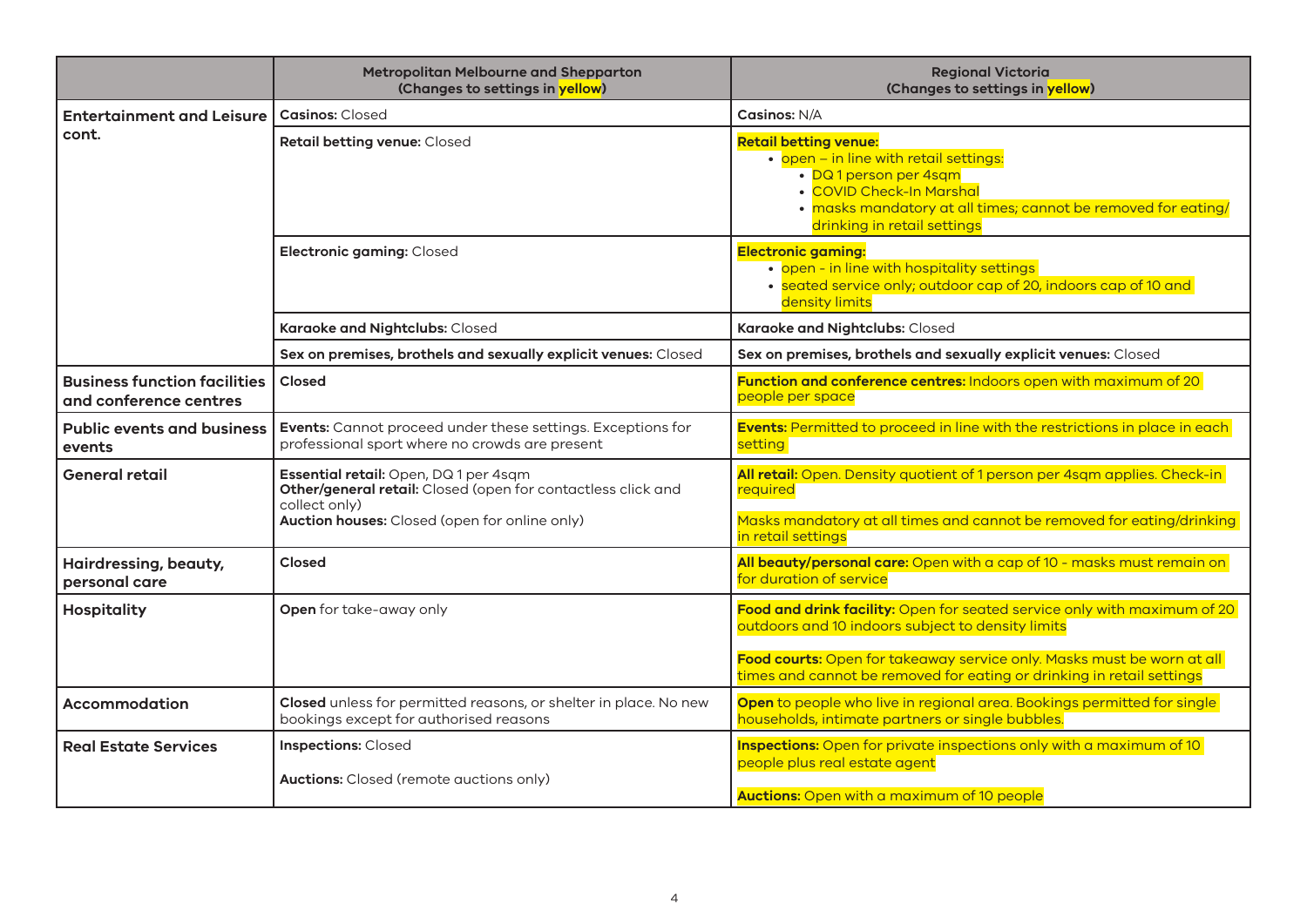|                               | Metropolitan Melbourne and Shepparton<br>(Changes to settings in yellow)                                                                                                                                                                                                                                                                                                                                                                                                                                                                                                                                                                                                                                                                                                                                                                                                                                                                                                                                                                               | <b>Regional Victoria</b><br>(Changes to settings in yellow)                                                                                                                                                                                                                                                                                                                                                                                                                                                                                                                                                                                                                                                                                                                                                                                                                                                                                                                                                                                     |
|-------------------------------|--------------------------------------------------------------------------------------------------------------------------------------------------------------------------------------------------------------------------------------------------------------------------------------------------------------------------------------------------------------------------------------------------------------------------------------------------------------------------------------------------------------------------------------------------------------------------------------------------------------------------------------------------------------------------------------------------------------------------------------------------------------------------------------------------------------------------------------------------------------------------------------------------------------------------------------------------------------------------------------------------------------------------------------------------------|-------------------------------------------------------------------------------------------------------------------------------------------------------------------------------------------------------------------------------------------------------------------------------------------------------------------------------------------------------------------------------------------------------------------------------------------------------------------------------------------------------------------------------------------------------------------------------------------------------------------------------------------------------------------------------------------------------------------------------------------------------------------------------------------------------------------------------------------------------------------------------------------------------------------------------------------------------------------------------------------------------------------------------------------------|
| <b>Tours and transport</b>    | Tourism spaces: Closed                                                                                                                                                                                                                                                                                                                                                                                                                                                                                                                                                                                                                                                                                                                                                                                                                                                                                                                                                                                                                                 | Tourism spaces: Open with up to 20 people for outdoor tours. Indoor tours<br>are closed                                                                                                                                                                                                                                                                                                                                                                                                                                                                                                                                                                                                                                                                                                                                                                                                                                                                                                                                                         |
|                               | Tour transport: Closed                                                                                                                                                                                                                                                                                                                                                                                                                                                                                                                                                                                                                                                                                                                                                                                                                                                                                                                                                                                                                                 | Tour transport: Closed                                                                                                                                                                                                                                                                                                                                                                                                                                                                                                                                                                                                                                                                                                                                                                                                                                                                                                                                                                                                                          |
| <b>Care Facility Visitors</b> | <b>Visitor restrictions:</b><br>• For permitted purposes only, including:<br>• To provide care and support for the resident's<br>physical and emotional wellbeing (including mental<br>health support and support for people living with<br>dementia)<br>• To support residents under 18 years of age<br>• As a nominated person under the Mental Health Act<br>• To provide interpreter or informal language support<br>• For learning to support the resident's care upon<br>discharge<br>• To provide end of life support to a resident (this also<br>includes life threatening conditions)<br>• Non-essential contractors are restricted from entry<br>• No more than two visitors per day unless visit is for end-<br>of-life reasons. For end-of-life visits, two visitors are<br>permitted at a time with no maximum daily limit<br>• A group may exceed the "two visitors at a time" rule if<br>dependants of a visitor are in the group and care for the<br>dependants cannot be arranged.<br>• Prospective residents not permitted to visit. | <b>Visitor restrictions:</b><br>• For permitted purposes only, including:<br>• To provide care and support for the resident's physical and<br>emotional wellbeing (including mental health support and<br>support for people living with dementia)<br>• To support residents under 18 years of age<br>• As a nominated person under the Mental Health Act<br>• To provide interpreter or informal language support<br>• For learning to support the resident's care upon discharge<br>• To provide end of life support to a resident (this also includes<br>life threatening conditions)<br>• Non-essential contractors are restricted from entry<br>• No more than two visitors per day unless visit is for end-of-life<br>reasons. For end-of-life visits, two visitors are permitted at a time<br>with no maximum daily limit<br>• A group may exceed the "two visitors at a time" rule if dependants<br>of a visitor are in the group and care for the dependants cannot be<br>arranged.<br>• Prospective residents not permitted to visit. |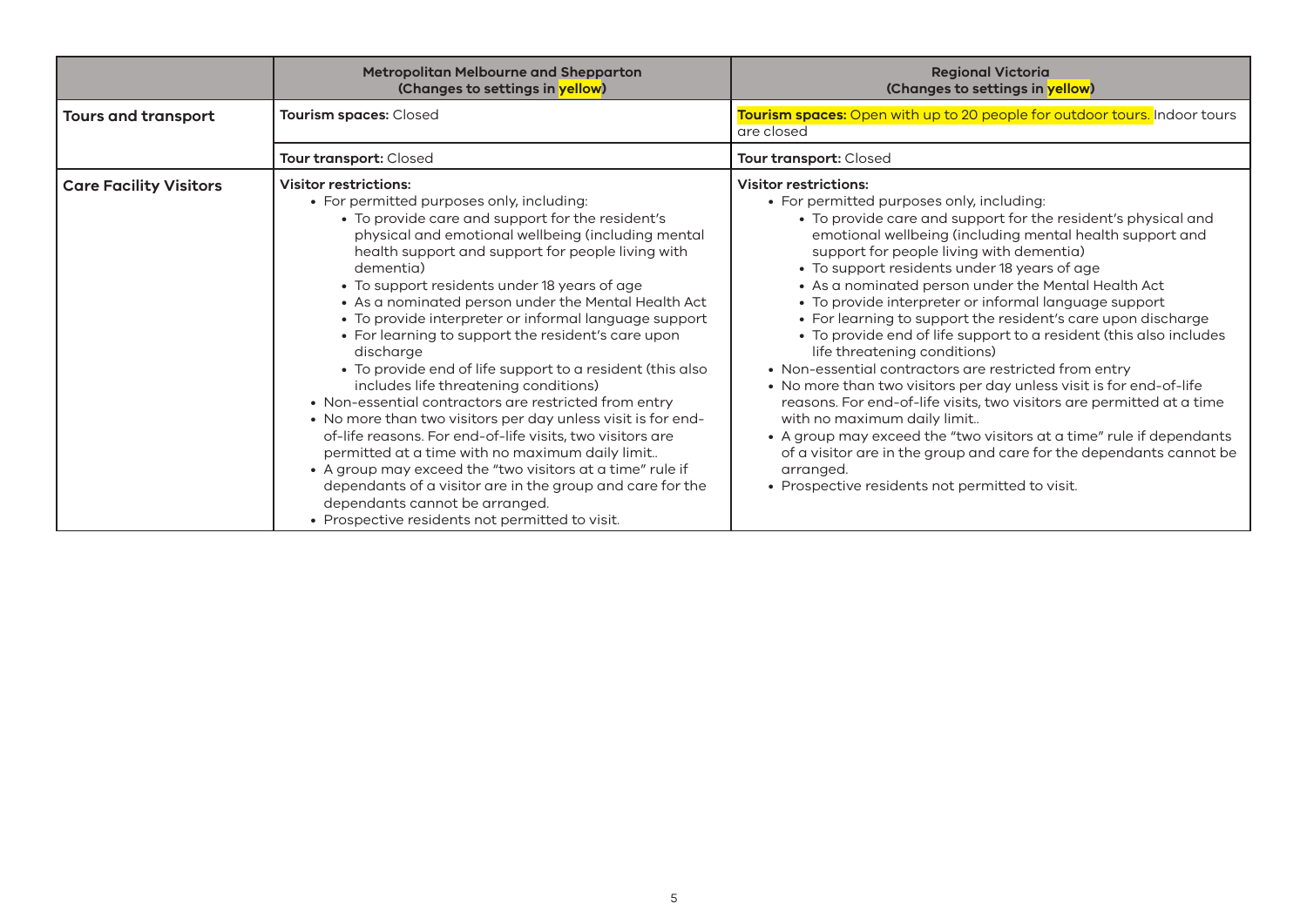|                          | Metropolitan Melbourne and Shepparton<br>(Changes to settings in yellow)                                                                                                                                                                                                                                                                                                                                                                                                                                                                                                                                                                                                                                                                                                                                                                                                                                                                                                                                                                                                                                                                                                                          | <b>Regional Victoria</b><br>(Changes to settings in yellow)                                                                                                                                                                                                                                                                                                                                                                                                                                                                                                                                                                                                                                                                                                                                                                                                                                                                                                                                                                                                                                                                                                                                 |
|--------------------------|---------------------------------------------------------------------------------------------------------------------------------------------------------------------------------------------------------------------------------------------------------------------------------------------------------------------------------------------------------------------------------------------------------------------------------------------------------------------------------------------------------------------------------------------------------------------------------------------------------------------------------------------------------------------------------------------------------------------------------------------------------------------------------------------------------------------------------------------------------------------------------------------------------------------------------------------------------------------------------------------------------------------------------------------------------------------------------------------------------------------------------------------------------------------------------------------------|---------------------------------------------------------------------------------------------------------------------------------------------------------------------------------------------------------------------------------------------------------------------------------------------------------------------------------------------------------------------------------------------------------------------------------------------------------------------------------------------------------------------------------------------------------------------------------------------------------------------------------------------------------------------------------------------------------------------------------------------------------------------------------------------------------------------------------------------------------------------------------------------------------------------------------------------------------------------------------------------------------------------------------------------------------------------------------------------------------------------------------------------------------------------------------------------|
| <b>Hospital Visitors</b> | <b>Visitors restrictions:</b><br>• For permitted purposes only, including:<br>• As a parent, guardian or carer of a child who is a<br>patient in hospital<br>• To provide care and support for the resident's<br>physical and emotional wellbeing<br>• To support residents under 18 years of age<br>• As a nominated person under the Mental Health Act<br>• To provide interpreter or informal language support<br>• For learning to support the resident's care upon<br>discharge<br>• As a carer of a patient with a disability<br>• Accompanying someone to the emergency<br>department or outpatient clinic<br>• As a partner of a pregnant woman or patient in a<br>maternity ward<br>• To provide end of life support to a patient (this also<br>includes life threatening conditions)<br>• Non-essential contractors are restricted from entry<br>• No more than two visitors per day unless visit is for end<br>of live reasons. For end-of-life visits, two visitors are<br>permitted at a time with no maximum daily limit. A group<br>may exceed the "two visitors at a time" rule if dependants<br>of a visitor are in the group and care for the dependants<br>cannot be arranged. | <b>Visitors restrictions:</b><br>• For permitted purposes only, including:<br>• As a parent, guardian or carer of a child who is a patient in<br>hospital<br>• To provide care and support for the resident's physical and<br>emotional wellbeing<br>• To support residents under 18 years of age<br>• As a nominated person under the Mental Health Act<br>• To provide interpreter or informal language support<br>• For learning to support the resident's care upon discharge<br>• As a carer of a patient with a disability<br>• Accompanying someone to the emergency department or<br>outpatient clinic<br>• As a partner of a pregnant woman or patient in a maternity<br>ward<br>• To provide end of life support to a patient (this also includes life<br>threatening conditions)<br>• Non-essential contractors are restricted from entry<br>• No more than two visitors per day unless visit is for end of live<br>reasons. For end-of-life visits, two visitors are permitted at a time<br>with no maximum daily limit. A group may exceed the "two visitors<br>at a time" rule if dependants of a visitor are in the group and care<br>for the dependants cannot be arranged. |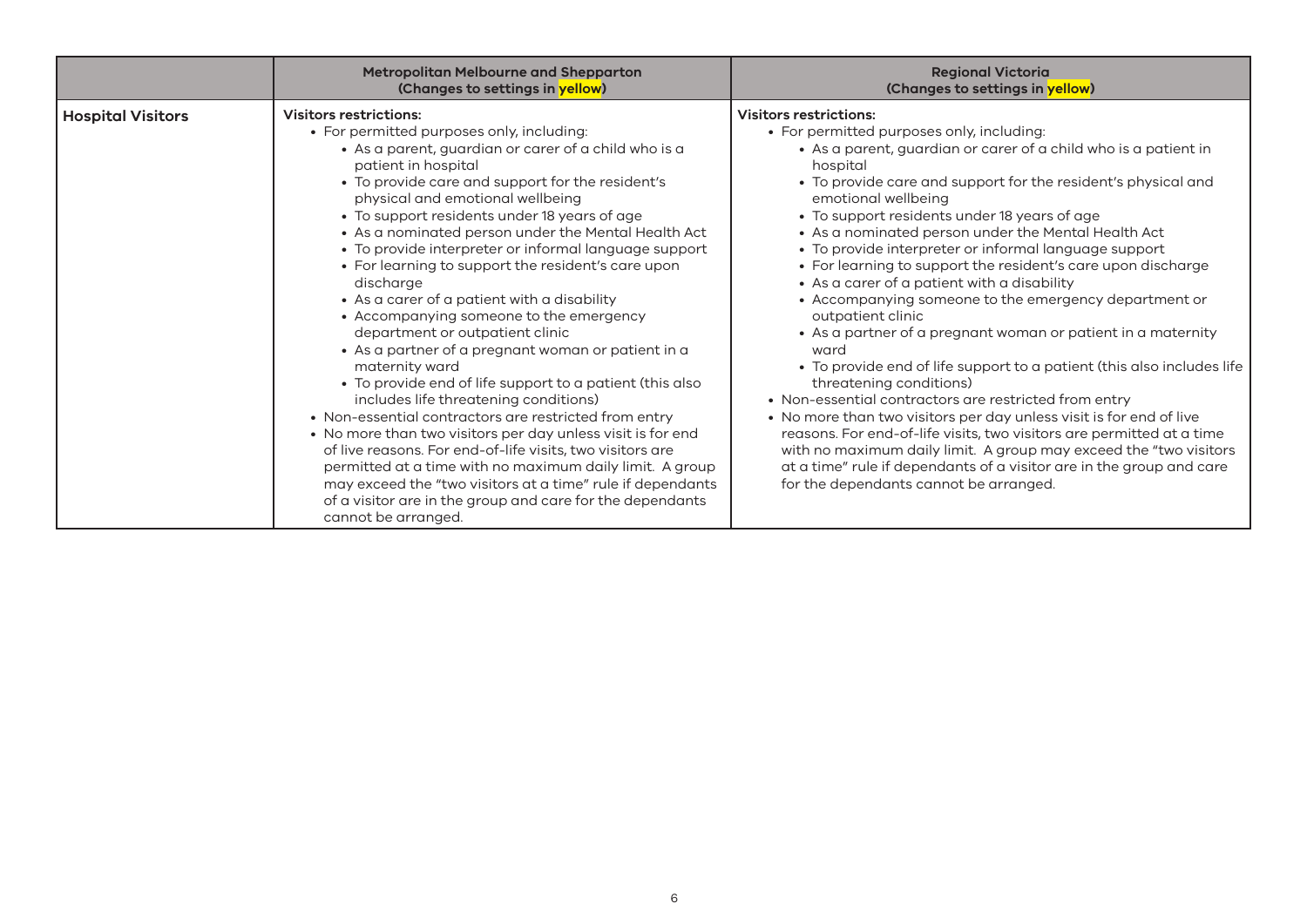# **AUTHORISED PREMISES AND AUTHORISED WORKER LIST (METROPOLITIAN MELBOURNE ONLY)**

### **Authorised Providers**

The following businesses can open under restrictions. If their employees are unable to work from home they can leave home to attend work

- a work premises that employs an Authorised Worker, for the purposes of authorised work
- a supermarket, grocery store, bakery, butcher, fruit and vegetable store or fishmonger; or
- an indoor or outdoor market, but only to obtain groceries or fresh food; or
- a restaurant, café, food truck pub, bar or hotel, whether licensed or unlicensed, but only to the extent that:
	- it provides takeaway meals or drinks or a meal delivery service; or
	- it provides food, drink, accommodation or other essential services to those seeking shelter (for example, for reasons of homelessness or family violence); or
- a bottle shop; or
- a financial institution; or
- consular and diplomatic services; or
- court, tribunal or commission services;
- an electorate office;
- Victorian Parliament
- a maternal and child health service,
- a post office; or
- a news agent; or
- a pharmacy; or
- a petrol station (including a petrol station that sells groceries); or
- vehicle and mechanical repair services; or
- construction, workplace limits as specified in the Workplace (Additional Industry Obligations) Directions; or
- a pet store; or
- a veterinary clinic, and related services (on-farm visits and animal care services) where there is a genuine animal welfare issue, or for the purposes of artificial insemination; or
- services connected with animal health, husbandry or welfare, including the RSPCA; or
- zoos and nature reserves for the purposes of treating or caring for animals, performing an animal rescue function or maintaining the facility/reserve and broadcast; or
- an abattoir, meat, seafood or poultry processing plant; or
- animal saleyards, knackeries and animal transportation services (including livestock and pets); or
- urgent services necessary for the health and safety of any person, animal or premises; or
- immunisation or vaccination services; or
- essential child protection activities; or
- a childcare, early learning centre, kindergarten, preschool or family day care provider; or
- a primary or secondary school; or
- a boarding school; or
- a 'click and collect' service; or
- a locksmith; or
- a community facility (for click and collect only); or
- carparks for the purposes of supporting an Authorised Provider or Authorised Worker; or
- labour hire when servicing an Authorised Provider; or
- laundry and dry cleaners; or
- commercial cleaners in non-residential premises when servicing an Authorised Provider for cleaning services that cannot be deferred; or
- Services that operate solely outdoors where physical distancing can be maintained at all times. Solo work only unless additional workers are required for safety reasons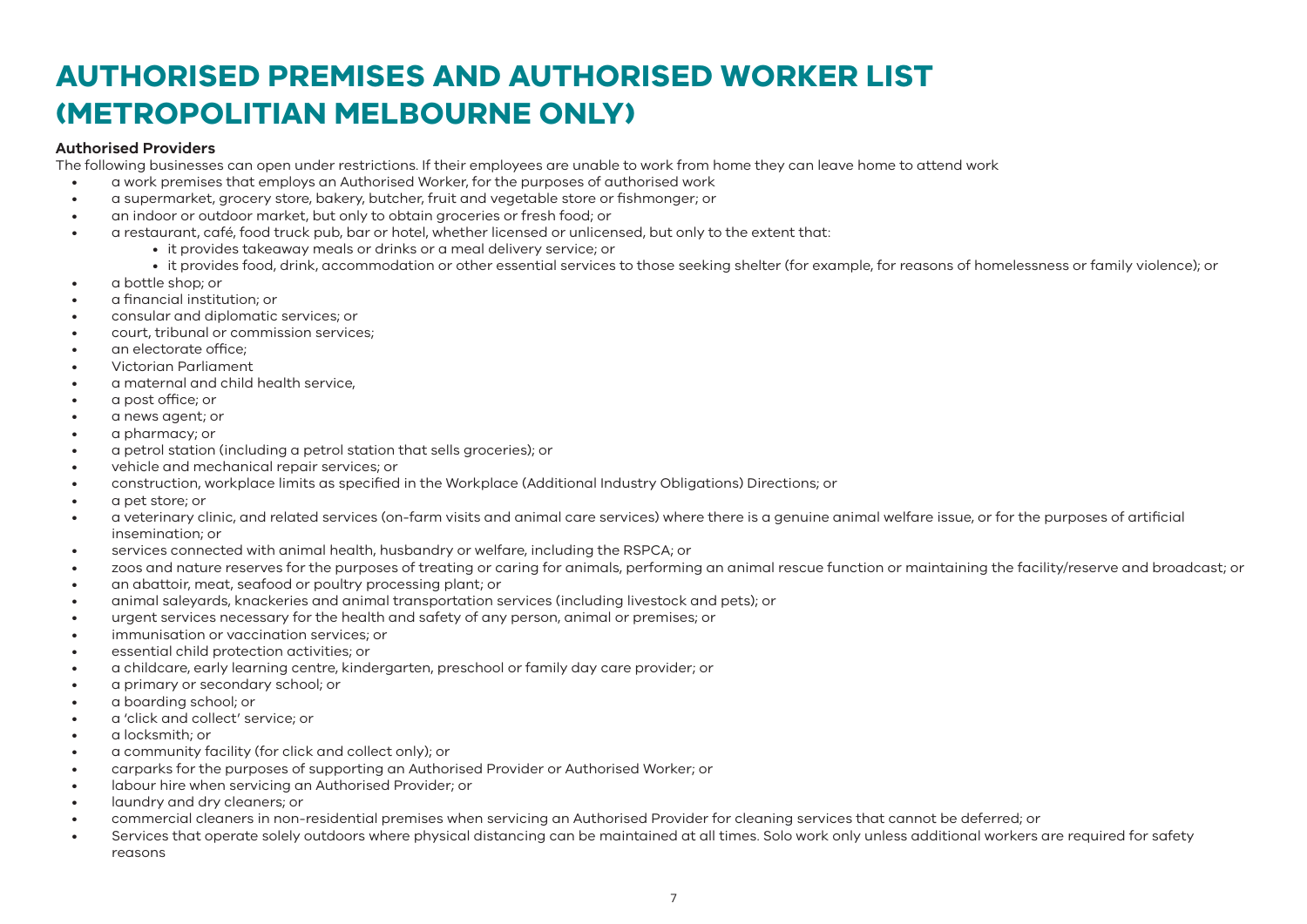- Outdoor maintenance, repairs, cleaning and other building work, including at occupied premises.
- Home installations (outdoor only)
- Home solar panel installations (only for outdoor work or in roof cavities with external access).

### **Authorised Workers**

Any person who performs work that is essential for the continued operation of:

- an Authorised Provider; or
- authorised health services; or
- any interpreters, cultural or other support workers to the extent that they are providing support to authorised providers; or
- funerary or mortuary services or related activities; or
- marriage celebrant only if one or both of the two persons being married are at the end of life, or will be deported from Australia unless the marriage takes place; or
- elective surgery and post-operative care in health services in regional Victoria; or
	- emergency services, including both volunteers and paid workers in:
		- the State Emergency Services; and
		- firefighting services; and
		- paramedical services; and
		- ambulance and paramedics services; and
		- air ambulance and medical retrieval services (including Royal Flying Doctor Service); and
		- Victoria Police employees, Protective Services Officers and police custody officers; and
		- military and defence services deployed for activities in Victoria; or
		- state security or national security; or
- essential infrastructure and essential services that are required to maintain or protect human health, safety and wellbeing (whether provided by a public or private undertaking), and including construction, maintenance and repair of such infrastructure; or
- critical repairs to any premises where required for emergency or safety; or
- faith leaders broadcasting services and ceremonies at places of worship with the minimum number of people required for the broadcast to occur (no more than 5 people) and it must be the same people each time; or
- retail goods workers supporting the operation of click and collect or click and deliver orders; or
- health practitioners, including medical, nursing, midwifery and allied health students on placement, when undertaking critical training and examinations; or
- allied health professionals working in private or public community services, whether clinic-based or home-based, providing essential clinical care where telehealth services are not clinically appropriate;
	- Example: orthotists and prosthetists providing services such as fitting a brace post-surgery.
- maternal and child health workers providing essential care to children under school age and their mothers/caregivers
- a person who is critical to, and involved in, the State's COVID-19 response (including in hotel quarantine and vaccination services); or
- immunisation and vaccination providers including pharmacy immunisers and Aboriginal Healthcare Workers
- roadside assistance services; or
- local government specific services such as:
	- essential environmental health functions that protect the health and wellbeing of the community, and high-risk local law enforcement; or
	- a member of Parliament and up to two staff to ensure minimal functioning of an electorate office; or
	- anyone required to ensure the Victorian Parliament can operate remotely; or
	- anyone required to ensure the functioning of the Commonwealth of Australia Parliament; or
- a member of Parliament or anyone required to ensure the functioning of the Victorian or Commonwealth of Australia Parliaments; or
- Public Administration Regulatory Services; or
- domestic and commercial waste and resource recovery services (including collection, treatment and disposal services and transfer stations), including:
	- electricity services; and
	- operation of energy systems; and
	- gas services; and
	- water supply, sewerage and drainage services; and
	- liquid fuels and refinery services; or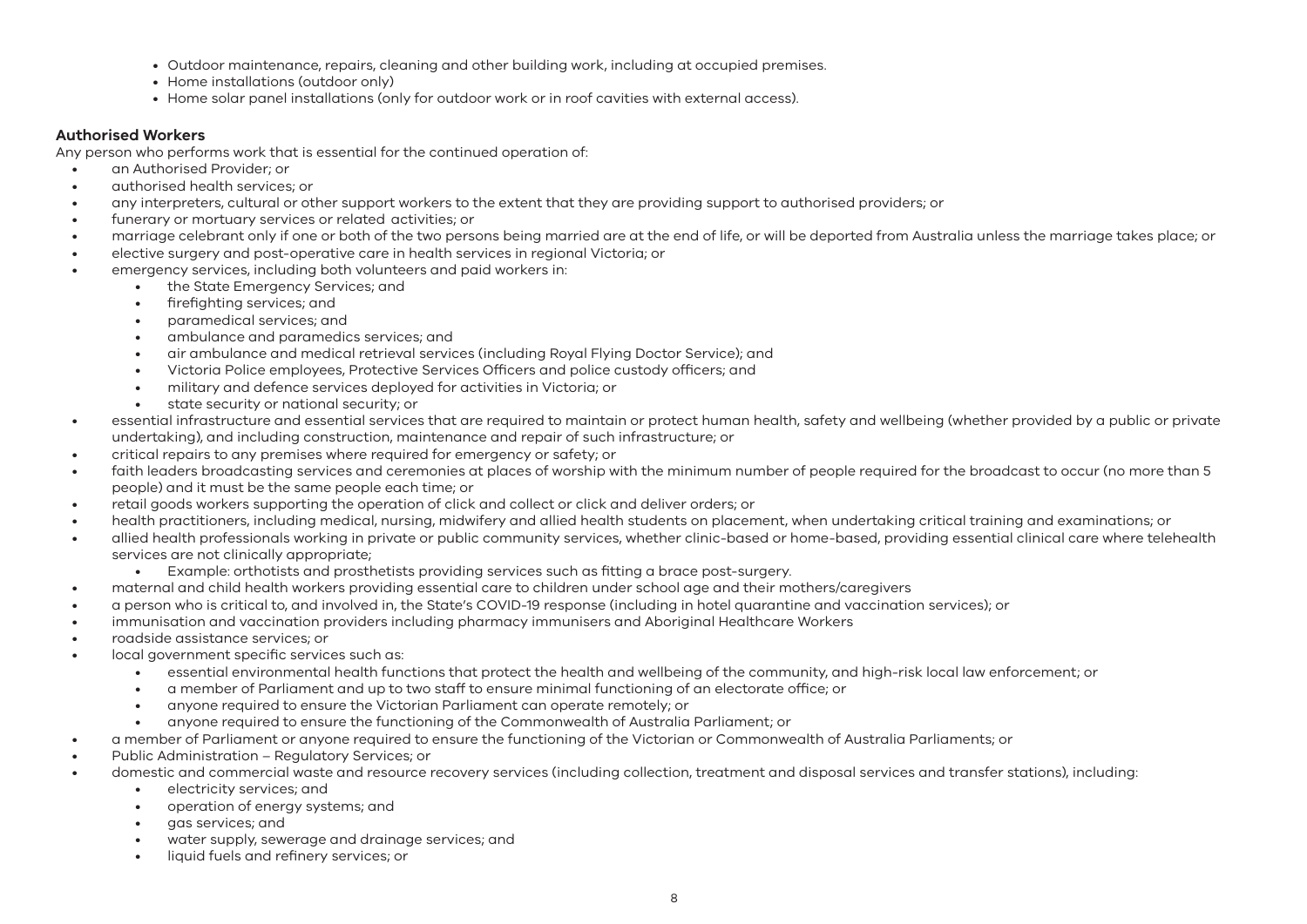- specialised clinical waste workers required for the operation of primary clinical waste incinerators in Victoria; or
- services to support ongoing provision and regulation of electricity, gas, water, sewage and waste and recycling services and their maintenance; or
- Commonwealth agency services, including Australian Border Force and Commonwealth law enforcement and intelligence agency services; or
- Judges, Associate-Judges, Judicial Registrars, Magistrates, Coroners, Tribunal Members and their offices for urgent or priority court or tribunal matters determined by the relevant head of jurisdiction, including for bail, family violence, remand, child protection, warrants and urgent guardianships, human rights or residential tenancies issues or any other priority matters, or for any remote hearings; or
- To the extent necessary to support the functioning of the court, tribunal and dispute services mentioned above:
- Director of Public Prosecutions and the Office of Public Prosecutions
- Defence lawyers, Victoria Legal Aid, the Child Protection litigation office, Aboriginal legal services and other legal assistance providers
- Courts Services Victoria, court support services and court registry services including security, cleaning and interpreter services
- Other lawyers
- Bail justices
- Office of the Public Advocate guardians for high priority, highly vulnerable citizens and relevant staff
- Justices of the Peace only as urgently required noting the voluntary nature of their role
- All systems to support, maintenance and operation services required for DJCS and Victoria Police to support, maintain and operate Births, Deaths and Marriages, fixed traffic and mobile traffic cameras and Fines Victoria systems
- Administration of justice matters by legal practitioners for their clients where the matter cannot be undertaken reasonably and/or the client cannot participate reasonably in an online communication, teleconference or by means of an audio-visual link facility.
- Required pathology and forensic services; or
- essential legal services that are not able to be provided electronically, including urgent legal matters such as executing a will in-person; or
- journalist and media services; or
- feature film, television and documentary (excluding television commercials, student and corporate productions) that is already in physical production and operating as a closed set and post-production relating to it; or
- National Performing Arts Company Dancing studios for the exclusive use of Company Dancers only; or
- specialist services at telecommunications stores to support telecommunications as a critical service during the COVID-19 pandemic; or
- professional or high-performance sportsperson, workers that support the safe running of that person's professional sport, and public broadcast personnel necessary for broadcasting the professional sport; or
- thoroughbred, harness and greyhound racing, with necessary participants only; or
- a factory or facility that is not able to be shut down without causing damage or loss to plant and equipment, but only those operations that are necessary in order to prevent that damage or loss; or
- mining services including coal mining, oil and gas extraction, metal ore mining, non-metallic mineral mining and quarrying petroleum production; or
- building and construction services, workplace limits as specified in the Workplace (Additional Industry Obligations) Directions; or
- administrative services provided by an employer to enable its employees to work from home; or
	- Example: Payroll and IT services.
- organisations that provide urgent services necessary for the health and safety of any person, animal or premises; or
	- Example: the performance of emergency plumbing services, Centrelink services and foodbanks.
- public transport, including taxis, rideshare services, and other public passenger services; or
- air transport (including the operation of airports); or
- port operations; or
- freight services (including postal and courier services); or
- a transport, freight or logistics driver; or
- National Heavy Vehicle Regulator compliance activities; or
- a blood bank or other bank services for the collection, storage and provision of donated biological material; or
- care services for people with particular needs because of homelessness, family violence, age, infirmity, disability, illness or a chronic health condition or other essential support services;
	- Example: Family violence and sexual assault services, Aboriginal Community Controlled Organisations, Agencies carrying out essential relief activities, including Neighbourhood Houses.
- truck stops and roadhouses, but not the provision of seated dining or shower facilities to persons who are not transport, freight or logistics drivers; or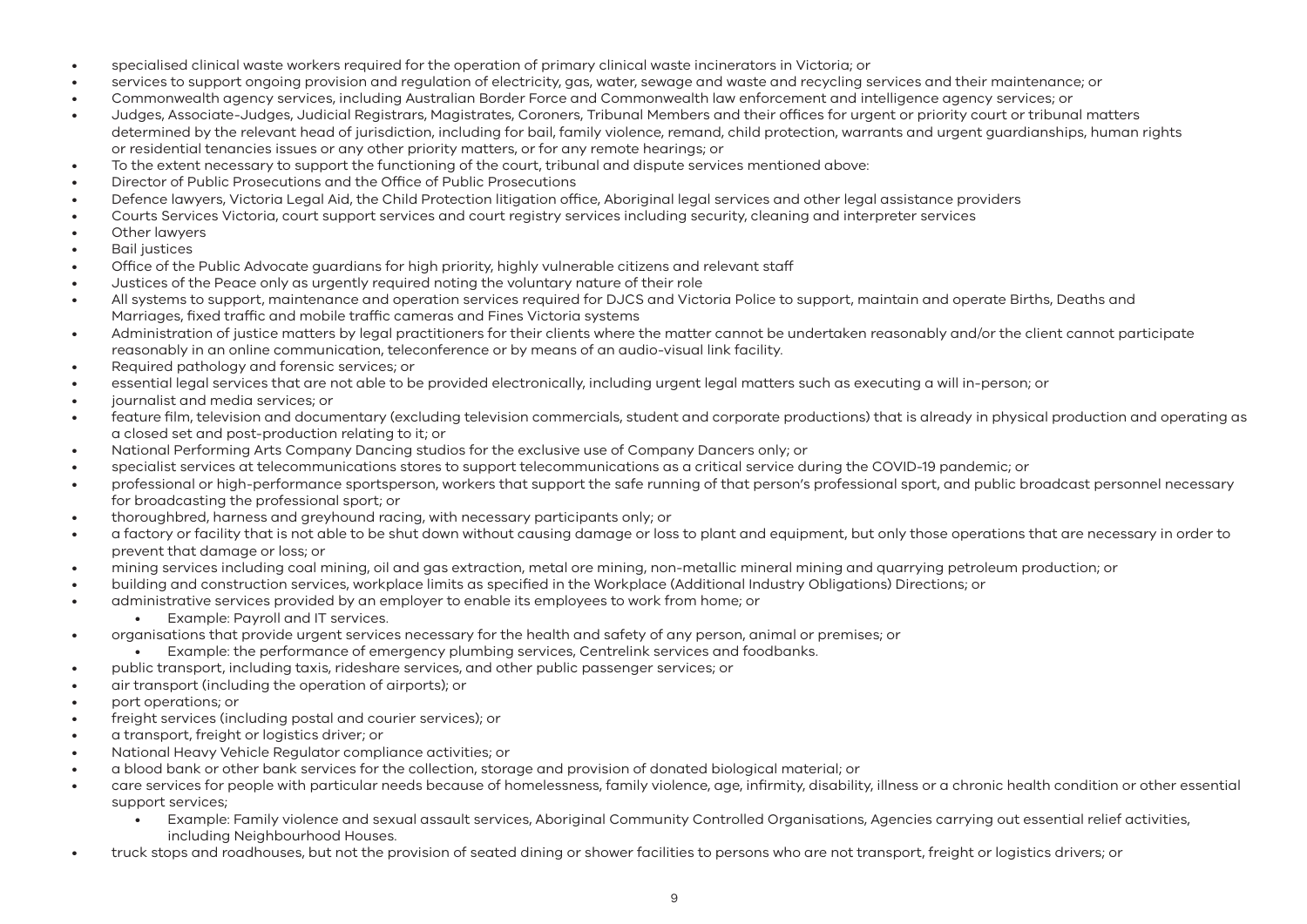- production and distribution of;
	- disability and health equipment, mobility devices, including products for health patients; or
	- food and groceries for sale by a supermarket, butcher, fruit and vegetable store, market or fishmonger (including for sale by operators of such premises at an indoor or outdoor market); or
	- liquor for sale at a bottle shop; or
	- medical and pharmaceutical products; or
	- animal food and care products; or
- commercial operations that supply goods or service necessary:
	- for the implementation of measures to limit the spread of COVID-19; or
	- to support any business activity that may be carried out in accordance with these directions; or
	- to support the export of goods and services from Victoria; or
	- Example: manufacturing of personal protective equipment or hand sanitiser.
	- Individuals undertaking professional, scientific and technical services if involved in:
		- COVID-19 (e.g. MedTech research including vaccines);
		- Hazard monitoring and resilience;
		- Biosecurity and public health;
		- Medical or other research, which cannot be shut down and requires on site attendance;
		- Critical scientific facilities for critical scientific experiments, labs, collections.
- the maintenance of other essential research activities for:
	- management and care of critical living resources, and the equipment and materials they depend upon (e.g. feeding, husbandry, hydrating, routine care and checks of animals, plants, microbes and cell lines in controlled environment); or
	- the storage and management of existing samples and data research infrastructure that are temperature and environmentally sensitive (e.g. biobank); or
	- long-term experiments or studies that otherwise would be prohibitive to restart (e.g. commenced clinical trials); or
	- research addressing the impact of COVID-19 and research in support of the hospital and broader health system; or
- the conduct of essential adult and higher education services pertaining to the following occupations and activities for:
	- training and assessment for infection control, high-risk work licenses and high-risk work credentials and construction induction (white card), that ensure workplace and public safety in permitted work premises or for permitted workers; or
	- study for final year pre-service early childhood and school teachers (including placements); or
	- final-year higher education students (i.e. in TEQSA-regulated courses), who do not have alternative options to complete their study by end of year; or
	- for the purposes of undertaking a prescribed examination or assessment, where not practicable to provide remotely, or
	- to support service delivery on site for vulnerable students in higher education and training, where not practicable to provide remotely; or
	- first aid training where required for COVID response; or
	- study for health care workers (including clinical placements); or
	- apprentices training with an Authorised Provider or Authorised Worker; or
	- clinical health and biomedical science (if required to be on site for the maintenance of essential research activities); or
	- aged and disability care (including clinical placements); or
	- mandatory work placements in early childhood education and care settings subject to the supervision capacity of the host workplace; or
	- mandatory assessments for VCE and VCAL students, and peak international academic assessments; or
	- police Academy; or
	- defence and national security agencies;
- primary industries only to the extent necessary to ensure animal rescue, adequate supply of food to, and care of, animals and maintenance of crops; or
- a hotel, motel or other accommodation facility to the extent that they provide accommodation services, including on a temporary basis for work purposes; or
- services related to property settlement or commencement/end-of-lease (including removalists); or
- forestry activity for the purposes of or relating to:
	- production of firewood for heating of premises; or
	- production of pallets; or
	- production of building supplies for construction; or
	- production of other goods required for other permitted activities (e.g. paper, packaging, caskets and coffins); or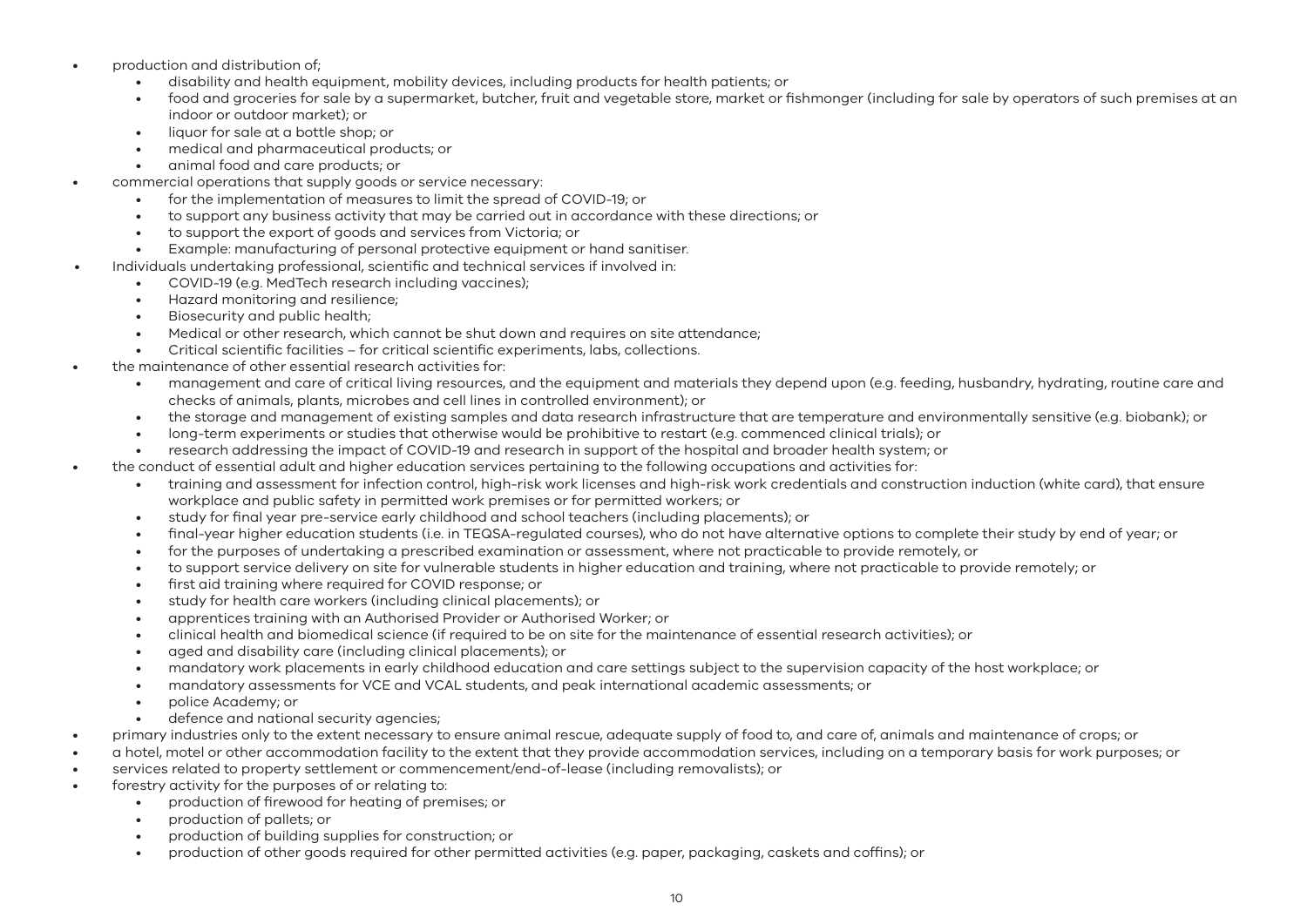- all manufacturing; or
- ancillary and support businesses are able to open on-site where necessary for the operations of an Authorised Provider, or for Closed Work Premises where there are safety or environmental obligations. The business cannot operate on-site for any other purpose:
	- Examples: production, supply, manufacture, repair, maintenance, cleaning, security, wholesale, distribution, transportation or sale of equipment, goods or services essential to the operation of the Authorised Provider.
	- union/peak body/employer organisation officials attending a worksite as permitted by law or for Occupational Health and Safety (OHS) advice
- a person who is:
	- critical to, and involved in, the State's COVID-19 response (including in hotel quarantine); or
	- a fly in fly out worker or a drive in drive out worker who is required for industry or business continuity and maintenance of a competitive operation where the service is time-critical, who is responsible for critical maintenance or repair of infrastructure critical to a region of, or to, Victoria; or
	- maritime crew; or
	- a necessary individual for the purposes of the major event where that event has an exemption from CHO allowing it to proceed, including any workers and public broadcast personnel that support the safe running of the major event.
- Farm, animal and bloodstock leasing activities, including:
	- farming activities and other operations relating to agriculture, horticulture, viticulture, irrigation, permaculture, apiculture, grains, fibre production, dairy, flower industry, commercial fishing, aquaculture and livestock; or
	- intensive agricultural production including; greenhouses and animal production; or
	- agricultural, veterinary chemicals and vaccine production, transportation and distribution (including the Pig Services Centre); or
	- laboratory and diagnostic services; or
	- animal feed production, transportation, packaging, sale, and feeding (including livestock and pets); or
	- animal pounds and shelters (no public access).
- commercial cleaners in residential premises where necessary to aid the removal of waste in apartment buildings or for the duration an apartment building is identified as a Tier 1 or Tier 2 exposure site; or
- a business or undertaking providing essential support services to permitted agriculture, forestry and fishing activities, such as food safety and verification, inspection or associated laboratory services and biosecurity functions
- Permitted Essential VCE Assessments and essential assessment preparations for attendance onsite from Monday, 30 August 2021 in Performing Arts studies at Unit 3/4 level only for:
	- Dance
	- Dance (VCE VET)
	- Drama
	- Music Performance
	- Music Investigation
	- Music Performance (VCE VET)
	- Theatre Studies

#### **Authorised Health Services**

Any provider of:

- emergency surgery, procedures and medical consulting undertaken for the investigation, diagnosis and management of conditions where failure to do so expediently and safely will lead to the following outcomes:
	- loss of life; or
	- loss of limb; or
	- permanent disability; or
- non-emergency but urgent surgery, procedures and medical consulting undertaken for the investigation, diagnosis and management of conditions where failure to do so in a clinically appropriate timeframe will lead to a predictable and evidence-based outcome as follows:
	- loss of life where appropriate health intervention would otherwise have prevented this; or
	- permanent disability where appropriate health intervention would otherwise have prevented this; or
	- where clinical evidence supports an increased risk of a type referred to in the above points should appropriate health intervention be significantly delayed; or
- emergency and licensed non-emergency patient transport; or